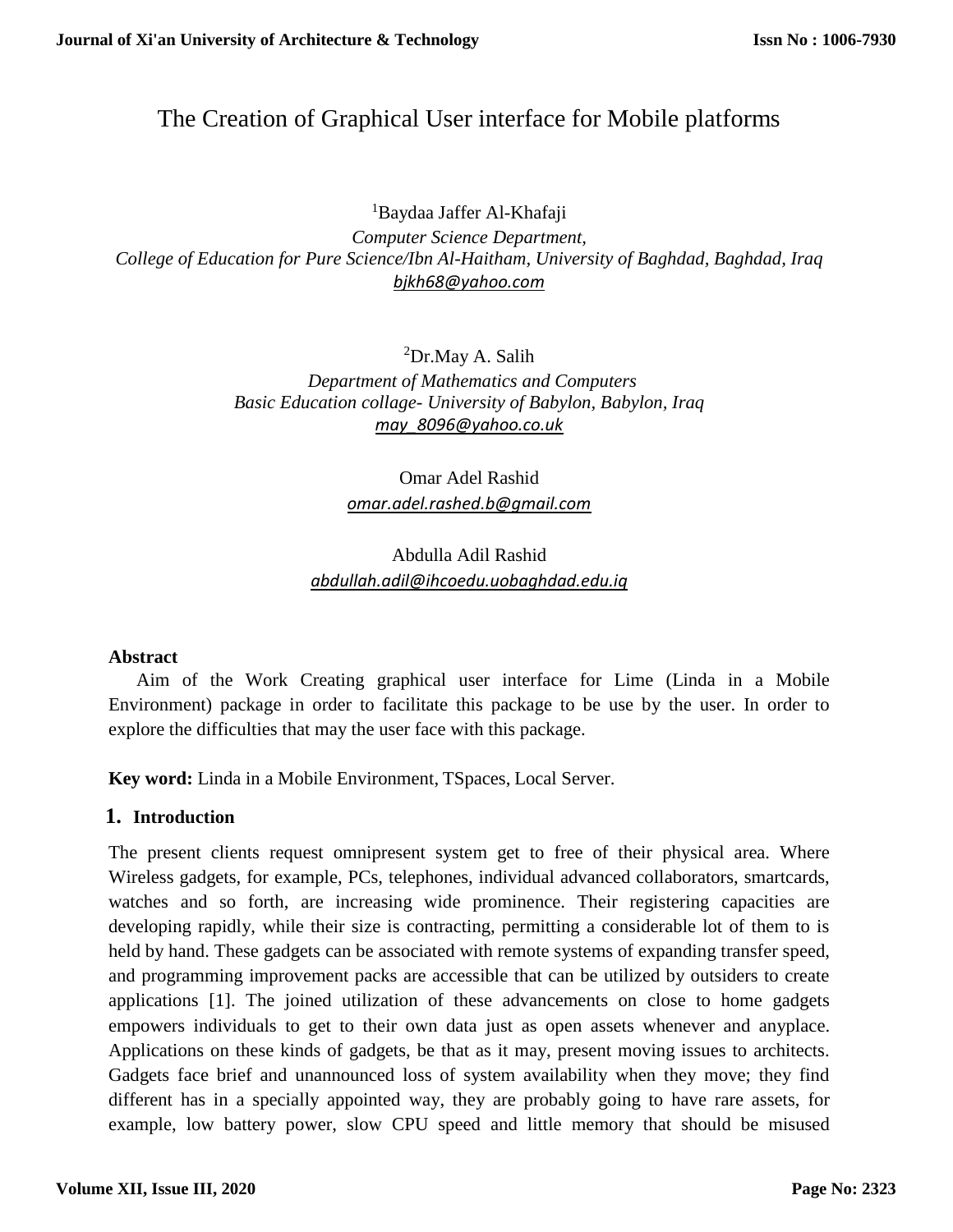effectively; they are required to respond to visit changes in nature, for example, new area, move to an alternate gadget, high inconstancy of system transfer speed, that will stay by requests of extent lower than in fixed systems. When creating appropriated applications, originators don't need to manage issues identified with dispersion, for example, heterogeneity, versatility, asset sharing, and so forth. Middleware created upon arrange working frameworks furnishes application architects with a more significant level of reflection, concealing the multifaceted nature presented by dissemination. Existing middleware advancements, for example, exchange arranged, message-situated or object-situated middleware these innovations have been planned and are effectively utilized for stationary conveyed frameworks worked with fixed systems, however they don't have all the earmarks of being appropriate for the portable setting. Right off the bat, the association natives, for example, circulated exchanges, object solicitations or remote method calls, expect a high-transmission capacity association between parts that is continually accessible. In portable frameworks, conversely, impeachability and low transmission capacity are the standard as opposed to an exemption. Besides, object-arranged middleware frameworks, for example, CORBA, [2] basically bolster synchronous point-to-point correspondence that requires the customer requesting an assistance, and the server conveying that administration, to be fully operational all the while. Toward one side, the accessibility of a fixed system is accepted, and its offices are abused by the portable foundation this is the situation with Mobile IP [3]. At the opposite end, the fixed system is missing and all the system offices (e.g., steering) must be executed by depending just on the accessible versatile hosts, this is the presumption made by inquire about on specially appointed systems [4]. The attributes of the remote correspondence media, e.g., constrained data transmission and continuous detachment; favor a decoupled and artful style of calculation. Calculation is decoupled in that it is relied upon to continue even within the sight of detachment, a regular occasion right now. Calculation is artful in that it abuses availability at whatever point it opens up. This impossible to miss style of calculation requests another way to deal with the making of dispersed applications. Close by this type of physical portability, in which the hosts meander over the physical space and change the topology of the system, specialists are giving expanding consideration to different types of intelligent versatility also. In the last case, frequently alluded to as code portability [5]. The substance being moved is the code running on the hosts, which are typically not permitted to move.

#### **2. Characterization of Distributed Systems**

 An appropriated framework comprises of an assortment of segments, circulated over different PCs (also called hosts) associated through a PC arrange. These segments need to collaborate with one another, all together, for instance, to trade information or to get to one another's administrations. In spite of the fact that this collaboration might be manufactured straightforwardly on organize working framework natives, this would be unreasonably perplexing for some application engineers. Rather, a middleware is layered between circulated framework segments and system working framework segments; its errand is to encourage segment collaborations. Fig (1). Illustrates an example of a distributed system.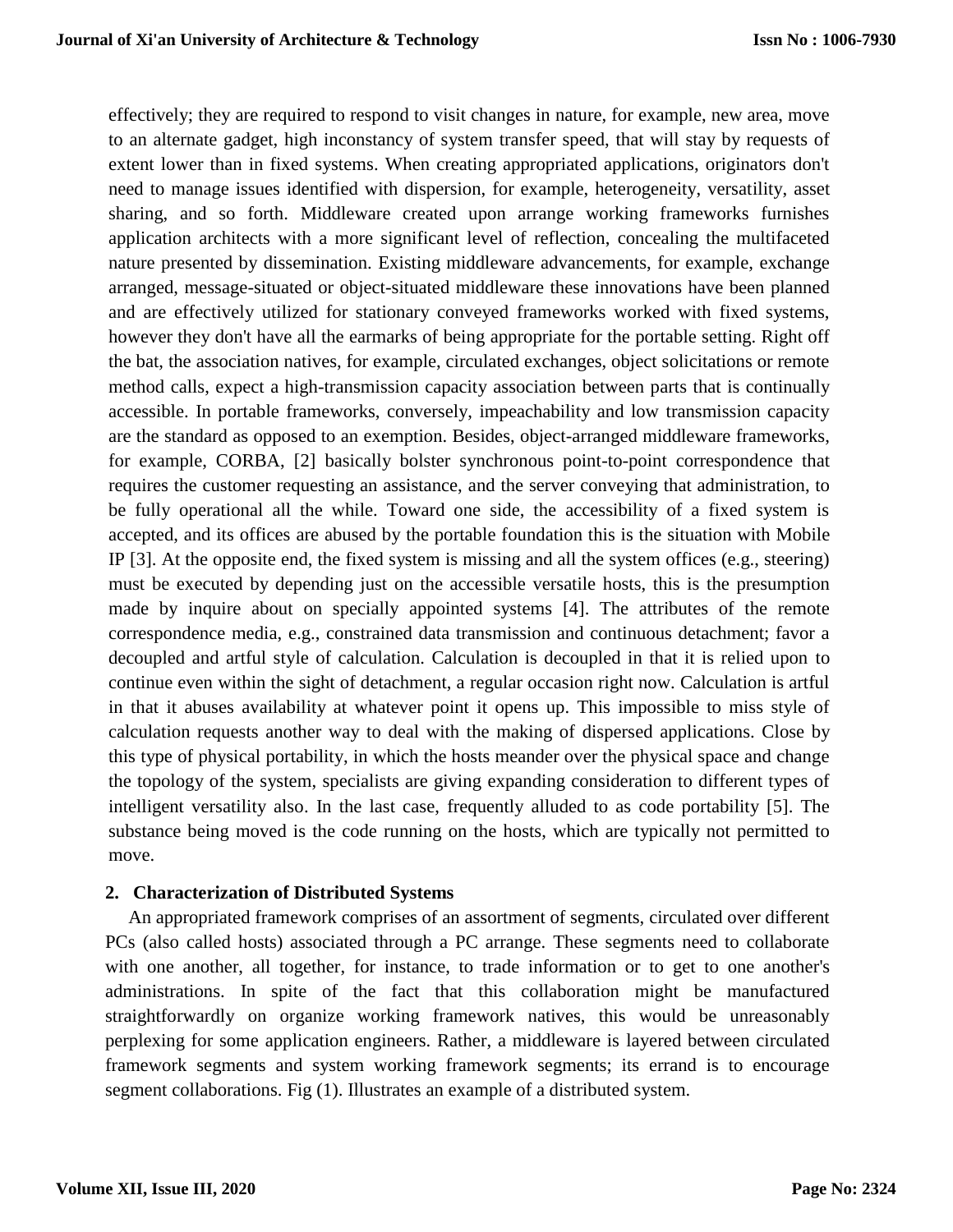

Fig. 1. Example of a distributed system [Emmerich 2000a].

This meaning of distributed system applies to both fixed and mobile systems. To comprehend the numerous distinctions existing between the two, there are three ideas covered up in the past definition that significantly impact the Type of middleware systems embraced: the idea of gadget, of system association and of execution setting. These ideas are delineated in Fig (2). [6].



Fig. 2. Characterization of mobile distributed systems.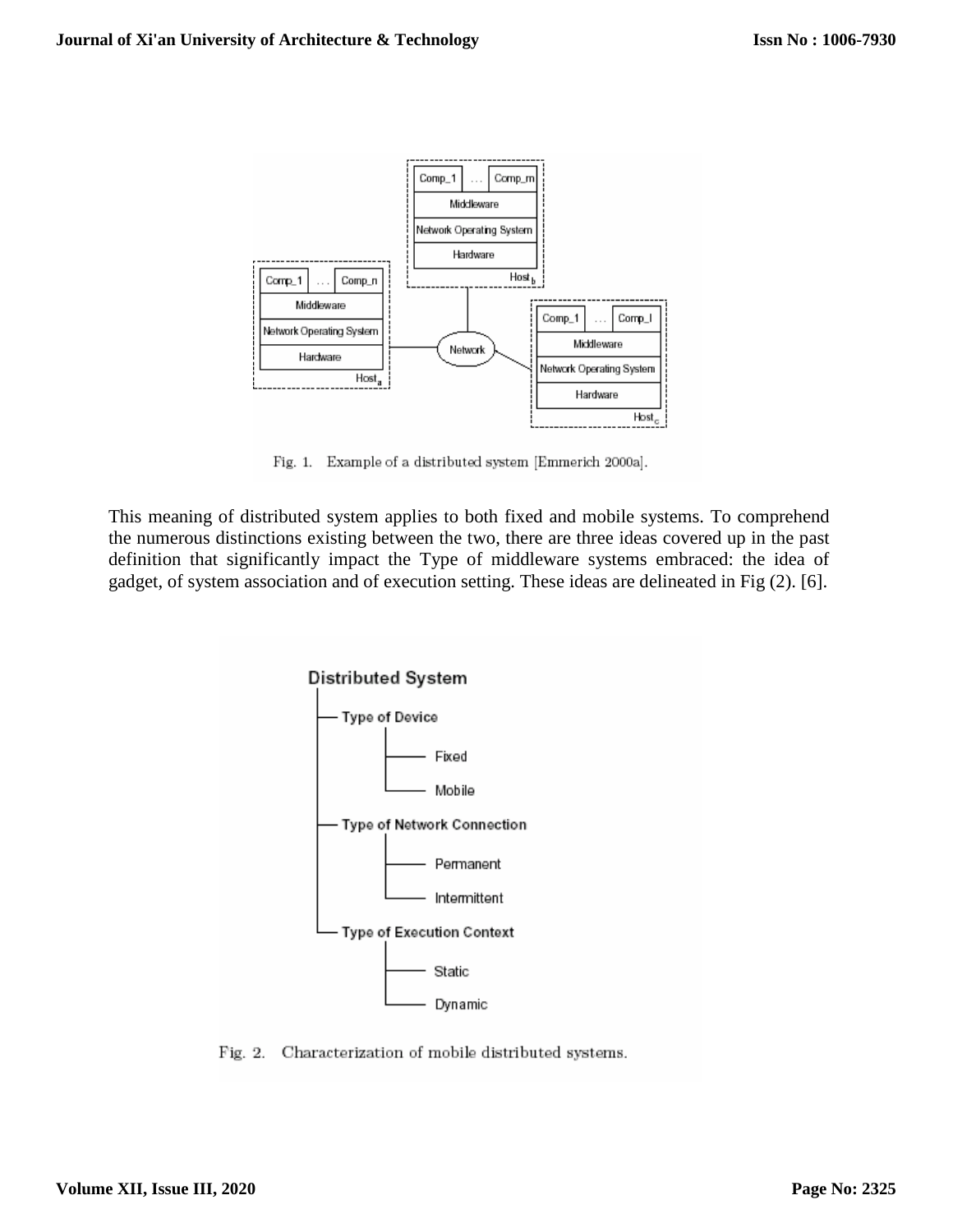### 3. **Spaces**

 Is arrange middleware for the new period of pervasive registering. A concise portrayal of TSpaces would be, a system correspondence cushion with database capacities. Be that as it may, it is regularly simpler to depict it as far as what it does [7]. It empowers correspondence among applications and gadgets in a system of heterogeneous PCs and working frameworks. TSpaces gives bunch correspondence administrations, database administrations, URL-based document move administrations, and occasion warning administrations. It is actualized in the Java programming language and along these lines it naturally has arrange omnipresence through stage autonomy, just as a standard kind portrayal for all information types. In progressively specialized terms, TSpaces broadens the fundamental Linda Tuplespace system with genuine information the executives and the capacity to download both new information types and new semantic usefulness. The notable highlights of the TSpaces framework are:

Tuplespace Operator Superset: TSpaces actualizes the standard arrangement of Tuplespace



administrators: read (tuple), take (tuple), and compose (tuple). What's more, it incorporates both blocking and non-blocking variants of take and read, set arranged administrators, for example, examine and expending check, and a novel meeting administrator, rhonda.

- Persistent Data Repository: TSpaces utilizes a genuine information the executives layer, with capacities like overwhelming weight social database frameworks, to deal with its information. T Space tasks are acted in a value-based setting, which guarantees the honesty of the information.
- Database Indexing and Query Capability: The TS paces information administrator files every single labeled datum for exceptionally productive recovery. The extended question capacity furnishes applications with the apparatuses to test the information with point by point inquiries, while as yet keeping up a basic, simple to-utilize interface.
- Progressively Modifiable Behavior: notwithstanding the extended arrangement of implicit administrators, TSpaces permits new administrators to be characterized powerfully. Applications can characterize new information types and new administrators that are downloaded into the TSpaces server and utilized right away. This is rather than social database frameworks that have constrained information type. Backing and restricted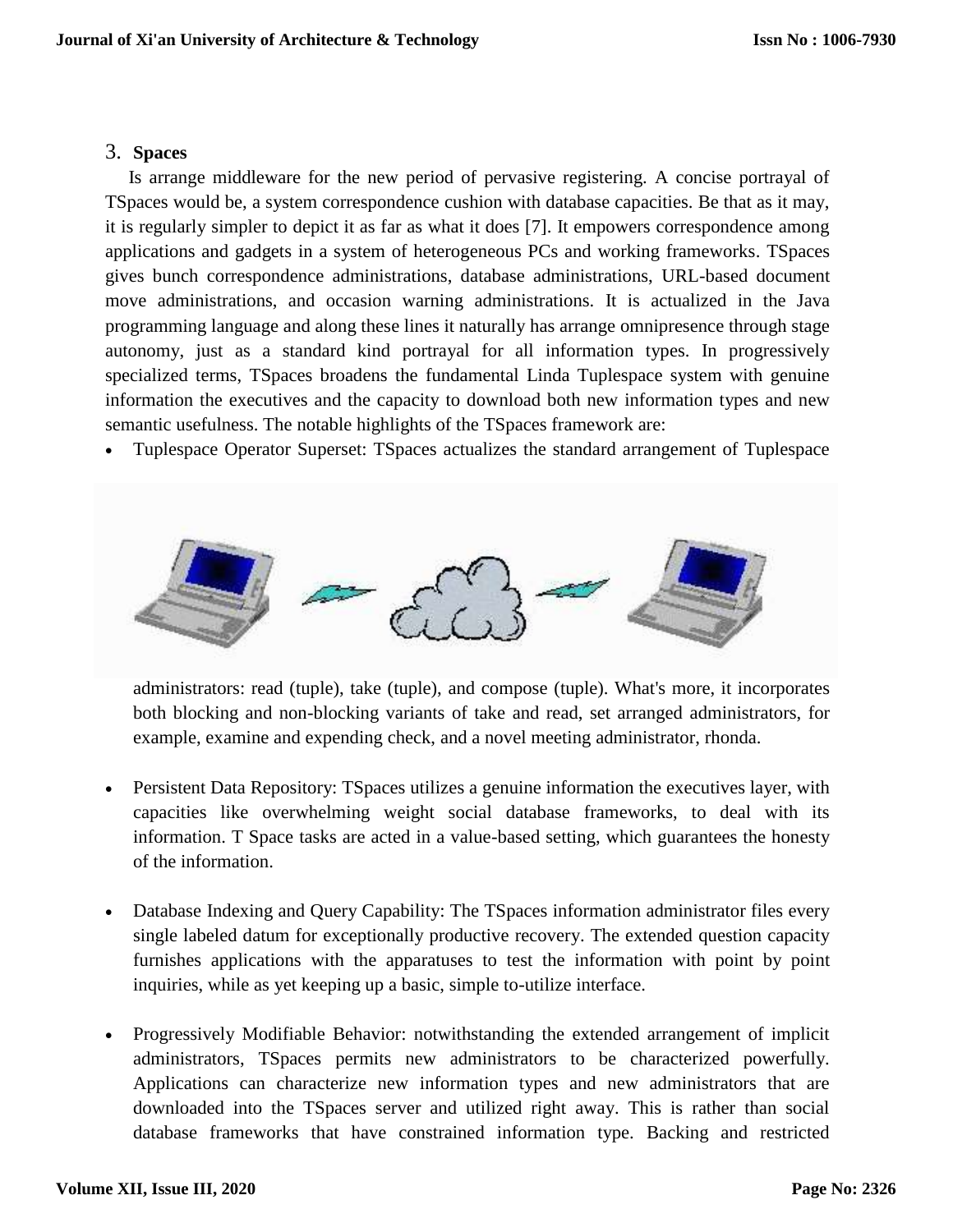powerfully characterized work (for the most part as triggers or, to a lesser degree, client characterized capacities).

- Event Notification: Applications can enlist to be told of occasions as they occur in the TSpaces server.
- Access Controls: Users can set up security arrangements by setting client and gathering authorizations on a Tuplespace and administrator premise.
- Large Object Support: Applications can indicate URLs as field esteems. The URL properties can be set as ''duplicate prompt'' or ''remote reference''. ''Duplicate Immediate'' suggests that the substance of the URL are replicated between the customer and server when the tuple is moved. ''Remote Reference'' leaves the URL where it is. In any case, another administrator, ''getURL'' brings the URL substance for neighborhood handling.

The TSpaces framework is proper for any application that has appropriation or information stockpiling prerequisites. It can perform huge numbers of the obligations of a social database framework without forcing an excessively prohibitive (and crude) type framework, an inflexible pattern, an awkward UI or an extreme runtime memory necessity. It might be said, it is a database framework for the normal ordinary figuring gadget - one that doesn't produce complex SQL questions, however one that needs solid stockpiling that is organize open.

#### **3.1. The TSpaces Model**

The model is basic. There are customers and there are servers Clients peruse and compose information from to a server with straightforward strategy calls, similar to this [8]:

Tuplespace ts = new Tuplespace(spaceName, serverName); ts.write ("mydata1", dataInstance);

That is it. Simple. No table definitions, no awkward SQL embed explanations. No decaying your intricate information type into SQL crude ints, buoys And character types. At that point, on the off chance that you need to peruse this information from the equivalent or an alternate application, you simply read it :

resultTuple = ts.read("mydata1", DataInstance); resultTupleSet = ts.scan(String, DataInstance);

Albeit a customer can converse with a few servers at the same time, in the present discharge, servers don't share data (for example it doesn't as of now support storing or replication across servers and servers don't coordinate on any single exchange).

#### **3.2.The TSpaces Server**

 TSpaces servers can be run wherever [8]. We think that its advantageous to run them locally (to organize a couple of office machines) just as run them in division servers (for more extensive territory administrations). For instance, it have been assigned a default "TSpaces Server" machine that is picked by the customer if the customer doesn't indicate a server. Thus, much the same as "Name Server" and "Print Server" are notable nom de plumes, "TSServer" has been added to the rundown right now. Be that as it may, there is no torment engaged with running your own server, since they require fundamentally zero organization. For instance, one of clients, Joe, utilizes six unique machines. Joe assigns one machine to be the nearby server,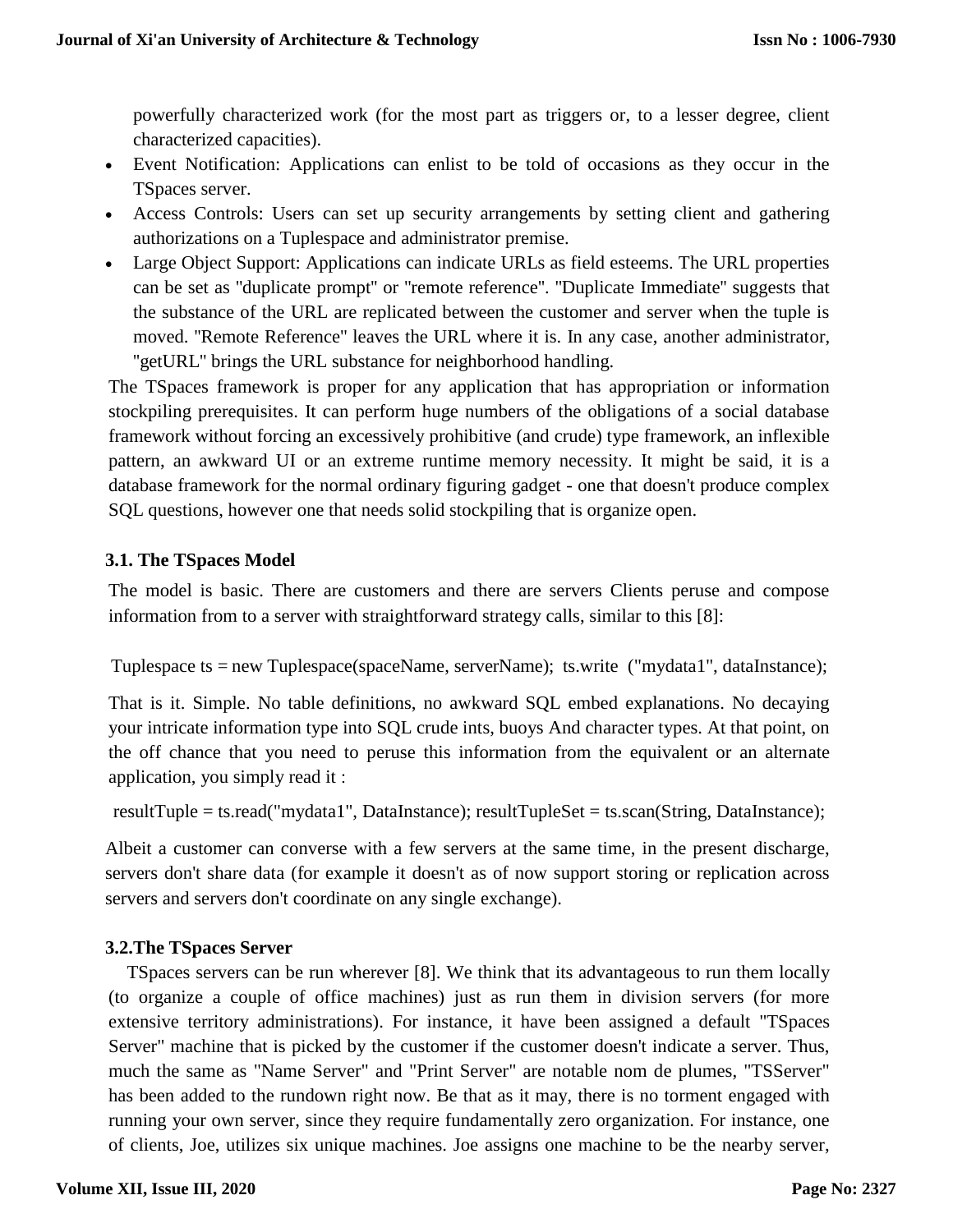and different machines simply allude to that machine for the TSpaces administration. It have been normal that as applications give the idea that stay inhabitant on clients' work areas, TSpaces servers will get typical as foundation forms.

### **3.3. A TSpaces Client**

A TSpaces customer program is only any old program that makes calls to the TSpaces server. When the server is running [9]. The customer application program just runs. Along these lines, for instance, in case you're running the Blue Clipboard application, you simply fire it up and it runs.

#### **3.4.Running a TSpaces Server**

 So as to really run your TSpaces customer [9]. You have to have an accessible TSpaces server. During the testing stage, you will likely run your own duplicate of the server on your nearby machine and allude to it with the server name of "localhost". The example programs accompany a shell content for beginning a TSpaces server and you might have the option to utilize that content to begin your server. In the event that you compose your own content or conjure it straightforwardly, you need to guarantee that the CLASSPATH is set effectively with the goal that the container documents that contain the Server code is accessible. We should expect this is a WinNT framework and you introduced TSpaces in the c:\java catalog. The accompanying ought to be adequate to run the TSpaces server. **set**

CLASSPATH=c:\java\tspaces\classes;c:\java\tspaces\lib\tspaces.jar

Java com.ibm.tspaces.server.TSServer [options]

There are various choices that can be determined when beginning the server. Options:

| [-a password]                                                 | Secret phrase for sysadmin userid                                                                                                       |      |
|---------------------------------------------------------------|-----------------------------------------------------------------------------------------------------------------------------------------|------|
| $[-b]$                                                        | Boot without restoring TupleSpaces                                                                                                      |      |
| $[-B]$<br>[-c Configuration File]<br>[-d checkpointDirectory] | Boot without restoring TupleSpaces or User/Group status<br>specify location of the Configuration file<br>specify a checkpoint directory |      |
| $[-p$ port#]                                                  | specify a port number [default 8200]                                                                                                    |      |
| [- <i>i</i> interval]<br>on Debug yield<br>[AA]               | specify a checkpoint interval [-D]<br>Allow Admin actions via http                                                                      | Turn |
| $[-S]$                                                        | Start the HTTP debug interface                                                                                                          |      |

That the spaces after the choice banners are required. The entirety of the alternatives can be indicated by the Configuration document. In the event that the - c alternative isn't indicated, it will search for a "tspaces.cfg" in the ebb and flow index in the event that still not discovered, at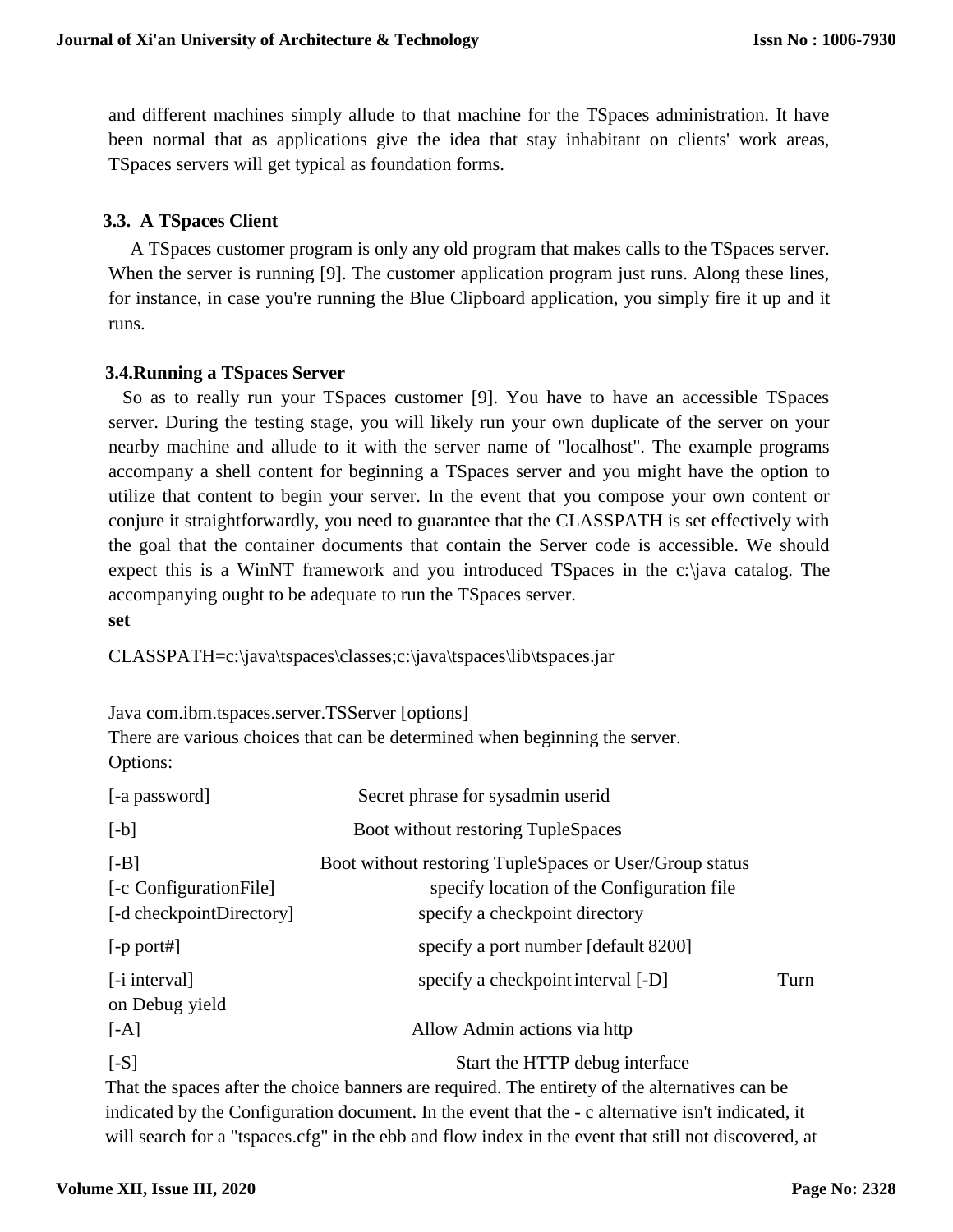that point it will run with a lot of hard-coded defaults. An example tspaces.cfg document is disseminated with the framework that contains remarks about the choices.

## **4. Starting a Local Server**

In some cases it is helpful to have the customer really run the server as a string inside that equivalent Java Virtual Machine as the customer [10]. It lets the customer control the beginning and halting of the customers and may give critical execution improvements. For instance, it may be helpful when you have numerous customers on remote frameworks giving contribution to a primary focal server where they are prepared by a neighborhood customer. Right now need the neighborhood customer to have the option to get to TSpaces as quick as would be prudent.

TSServer ts  $=$  new TSServer();

Thread serverThread = new Thread( ts, "TSServer" ); serverThread.start();

The above TSServer default constructor will let the entirety of the order line choices have the default esteems, including having the default tspaces.cfg record in the present registry. You can allude to the JavaDoc API for TSServer to perceive how you would determine different alternatives for the server. Presently to utilize the new superior interface that evades all TCPIP attachment overhead, you add the accompanying line to your customer code:

TupleSpace.setTSCmdImpl("com.ibm.tspaces.TSCmdLocalImpl")

The remainder of your code is unaltered. It ought to be noticed that solitary this customer would utilize this uncommon interface. Some other customers on another framework or even on this framework yet under an alternate JVM will keep on utilizing the attachment interface to speak with this server.

## **5. Main Window Screen**

This window contains one menu at appendix –B– which its content is:

- 1- Create tuple space button which the user can obtain from pressing on it another screen that represent the way by which the user can create tuple space with it's almost options.
- 2- deal with tuple space button which we can obtain from pressing on it another screen by using this screen the user can get information about the spaces that he create and also deal with these spaces.
- 3-Tuple operation button, the user can obtain by pressing on this button a screen provides the most tuple operations that the user may need

## **5.1.Create Tuplespace Screen**

 This screen provide an easy way to create tuple space by entering host name, space name and choose the options which make the tuple space more efficient then pressing on create button to make the server create the space, in case that the user choose access control list the user must enter owner name, password and user (according to the owner). Also he must give the permission for both user and anonymous for write, read, take operations look at figure .2 at appendix -B- to see the screen, the options that is provided are: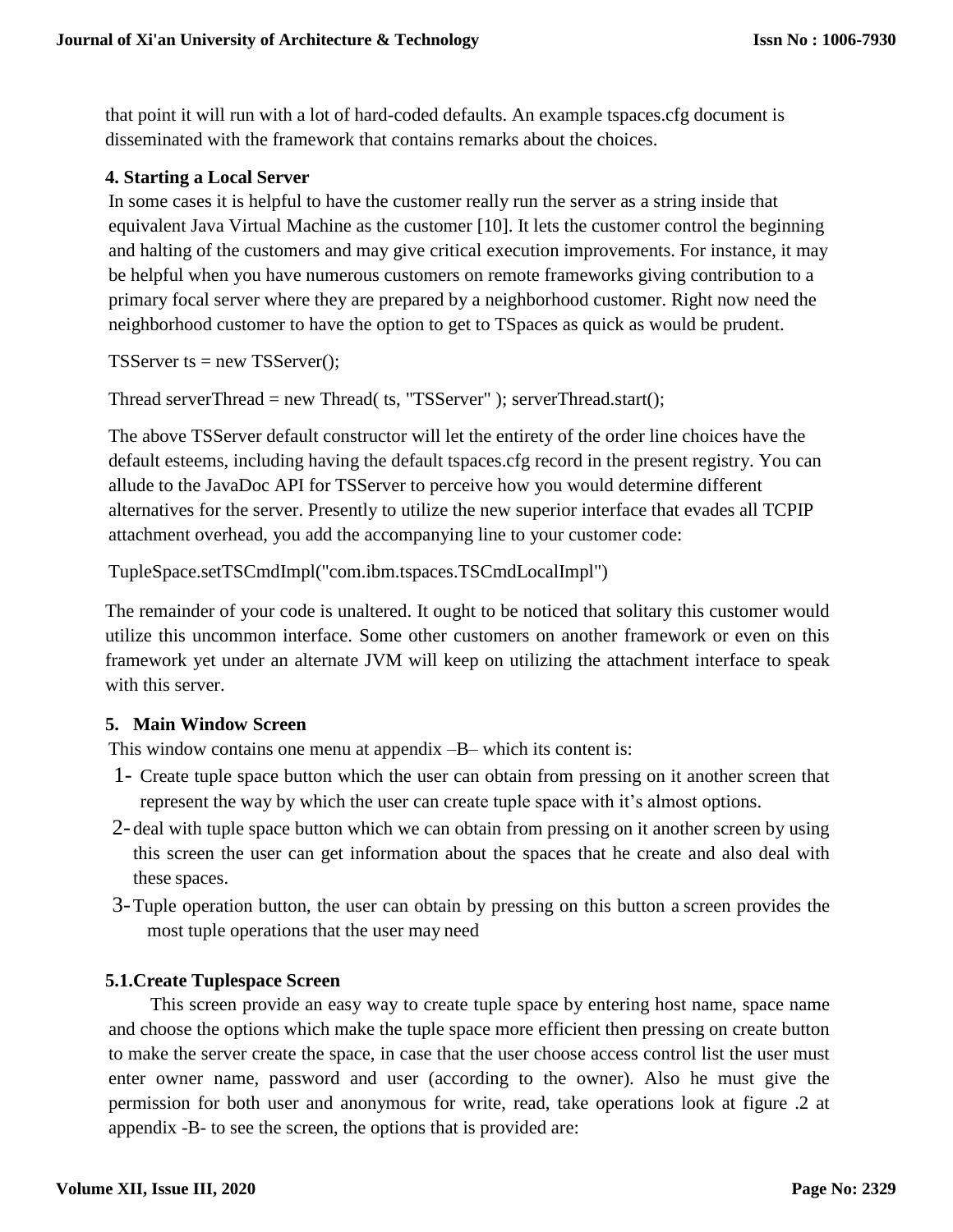- **FIFO**, which makes the information that, has been stored in the user space returned in way of first in first out.
- **Persistence** option if this option have been chosen then the configuration of the space of that option will set false this cause the space not be saved across server restart.
- Local host option this option mean that the server is on the same computer of the user and this will facilitate the work for both client and server by using facility of:

TupleSpace.setTSCmdImpl("com.ibm.tspaces.TSCmdLocalImpl");

That has been discussed previously in chapter three. The last option is **ACL** (access control list)

by chosen this option the protection will be given the space.

#### **5.2.Deal with tuplespace Screen**

This screen provide an easy way to deal with the desired space by entering host name, space name and press connect button pressing on this button the program will check if the space exist and having ACL or not after pressing on it a dialog box asking for user name and password if the space has protection on it, but if he does not has then this dialog box will never show, then choose the options provided by this screen which are: First option is exist option by choosing this option the server will check if the space exist or not and show a massage explain that. Second option is status, which returns the status of the server if it is running or not if it is then the program show massage containing the port and the host of the server.Third option is deletall which delete all the content of space, if the space has protection on it then the user has to enter the user name and the password, if he does not has it then the delete operation will be interrupted by the program ,but if he has it then the program will show a dialog box that warning from deleting the contents this space because it will make the space lose its protection(ACL),if the space does not has protection then the program will delete all the contents of the space. Fourth option is version which will show the version of the package. Last option is destroy that will destroy the space, if the space has no protection then the program will destroy it else the program will ask for user name password if the user has it then the program will show a dialog box check if the user really want to destroy the space, if his answer is yes then the space will be destroyed, if his answer is no the space will remain, if the user does not has the user name and password the program will interrupt the destroy operation.

#### **5.3.Tuple Operation Screen**

This screen will provide 13 buttons each button represent atuple operation except **connect**  button, as previous screen the user must enter host name and space name then press connect button by pressing on this button the program will check if the space exist and having acl or not if the space does not exist and he has to enter another name ACL then the program will show a small screen asking for owner name and password after entering it the program will check if they were correct if they were correct if they are then can perform all the operations provided by this screen else the user will be consider as anonymous then the operations which the anonymous The first button in this screen is write button which pressing on it will show another screen which is write screen this screen provide an easy way to write a tuple to the space this done by entering the number of field that the tuple will have, then press create button, next step is determining the type of field and its content if the user want to show ID number of the tuple then he has to choose show tuple ID number choice, last step is pressing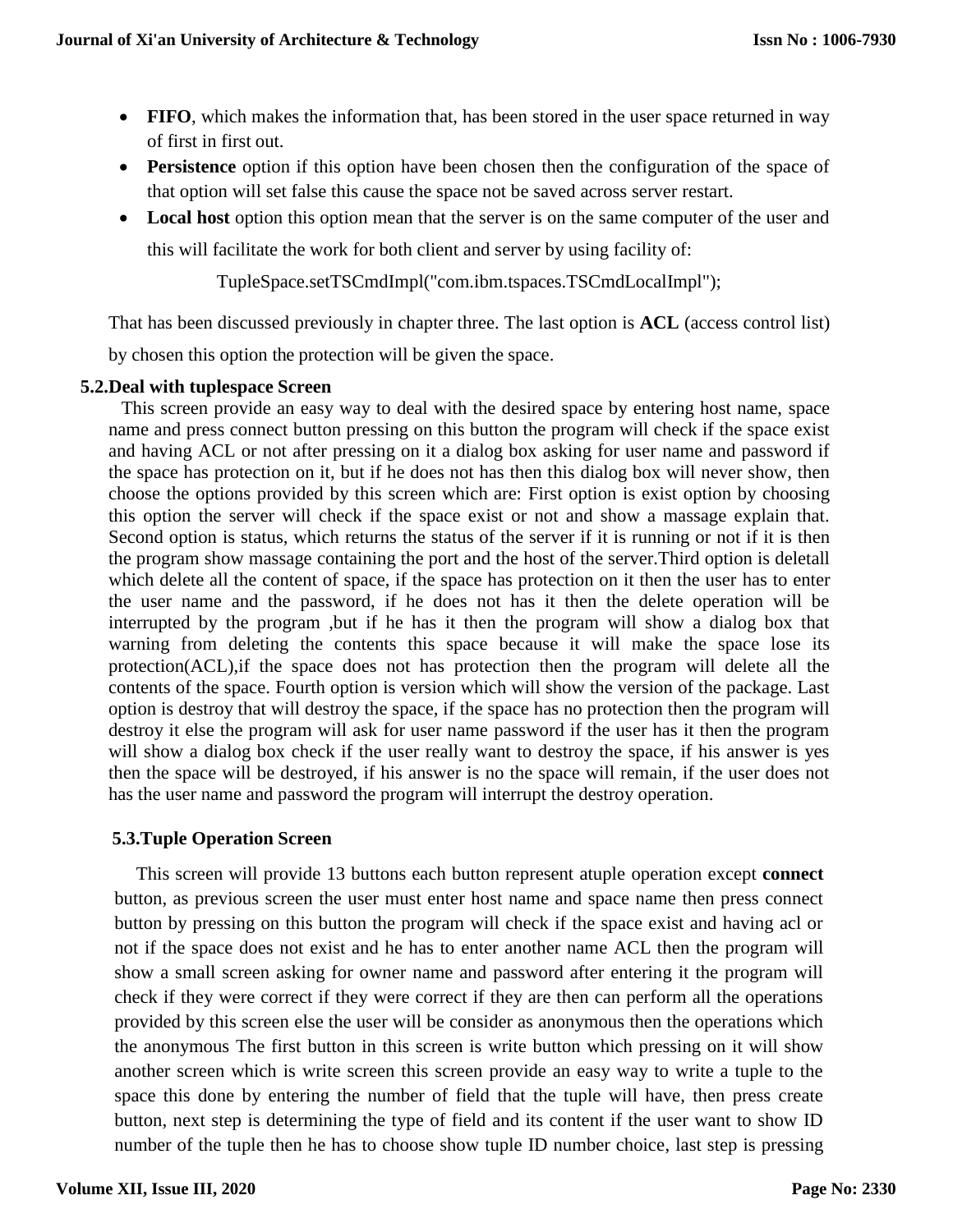write button this will make the program write the tuple to the space, The second button is read button which pressing on it will show the read screen, to read a tuple the user has to choose the type of query which are index query (read tuple by only mentioning one field in the required tuple), content query (read tuple by mentioning all the type and contents of the field of the required tuple), type query (read tuple by mentioning only the types of fields of the required tuple). After choosing type of query the user has to enter the name of indexed field and its content if he chooses first choice, but he has to enter the types and contents of the tuple if he choose content query, if he chooses type query then he has to enter types of the fields of the tuple after this step the user has to press on read button or waittoread button until the tuple written to the space. The third button is scan button which pressing on it will show scan screen, to read a group of tuple the user has to do the same steps in reading one tuple except the user has to press scan button instead of red button or consuming scan button which will read and delete the tuples The fourth button is begin trans button which pressing on it will add the space of the user to transaction, how to do this and what the benefit of doing this is mentioned previously in chapter three.The fifth button is end trans which pressing on it will execute commit trans operation, which mentioned in the previous three and what it does.The sixth button is consuming scan which pressing on it will show the screen of scan which been discussed previously. The seventh button which pressing on it will show the take screen, to take (read and remove) a tuple from the space the user has to do the same steps that mentioned in reading tuple except that the user has to press take button instead of read button The eighth button is multi write button which pressing on it will show multi write screen, to write a group of tuples the user has to enter the number of tuples the user want to write then press create array button, then he has to followed the same steps mentioned previously for write one tuple to write each tuple to the group and pressing add tuple every time creating one tuple to add this tuple to the group, but to write all the tuples to the space the user has to press write array button instead of write button and the user can choose show tuples array ID number choice if he want that. The ninth button is count tuple button which pressing on it will show count tuple screen, to count the number of required tuple in the space the user has to follow the same steps in reading tuple and press count tuple button instead of pressing read button .The tenth button is delete button which pressing on it will show the same screen for count tuple the user has to follow the same steps in counting tuple except pressing delete button instead of count button .The eleventh button is update button which pressing on it will show update screen, to update a tuple the user has to do the same step in reading one tuple and create the field to be add to the tuple or to be replaced by a field which already exist in the tuple after that the user should enter position of the field in the tuple then press update button if he want to replace the field which have been entered its position or press add button if he want to add the field in the desired position in the tuple The last button is close space button which pressing on it will execute clean operation, which will close the space from doing any operation on it.Note: if there is exit button in any screen pressing on this button will make the user exit from this screen.If any operation that have been discussed need showing results these results will be shown in text area which its position is the right top of the screen.